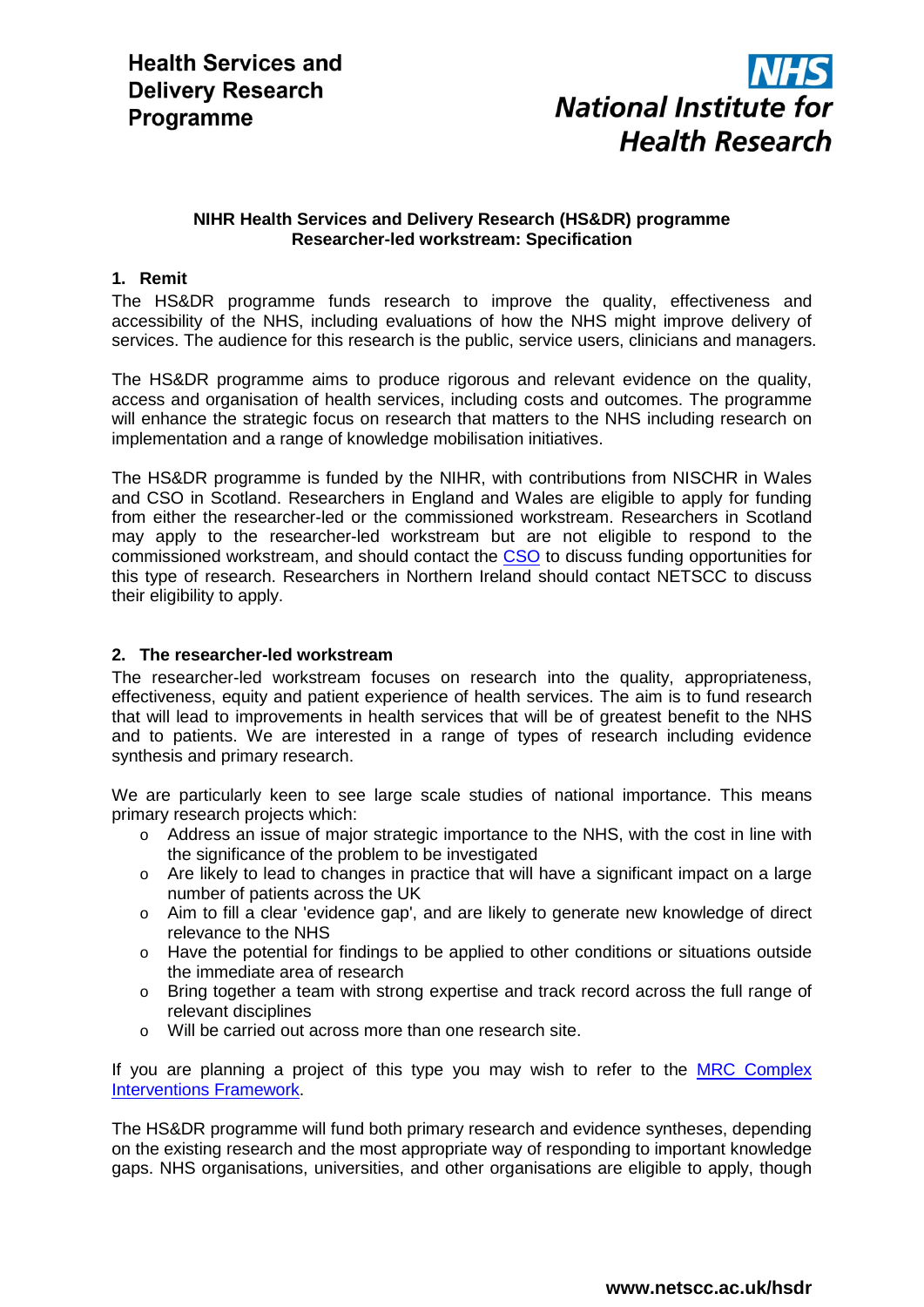applicants must demonstrate that the research team includes the range of expertise necessary for the work proposed.

### **3. Assessment criteria and process**

The HS&DR programme is Needs-led, Science-added and Value for Money.

- We are **Needs-led** because we assess what questions are important to the NHS, and in what priority they should be answered.
- We are **Science-added** because we ask whether the proposal meets the scientific quality we insist on, and we support the delivery of quality research through our monitoring process.
- We provide **Value for money** because assessment of need and scientific support maximises the relevance and benefits achievable within the funds available.

Applicants must submit an outline proposal which will be subject to a remit and competitiveness check. Proposals will then be considered by the HS&DR Health Services Research (HSR) Board. Those shortlisted will then be required to submit a full proposal which will be subject to external review prior to consideration by the HSR Board. The HSR Board is made up of a range of individuals including NHS managers, academics and public representatives.

#### Selection Criteria

In assessing proposals, the HSR Board will use the following criteria:

- Importance of the suggested research to the needs of the NHS and delivery of health services;
- Scientific quality of the proposal including the likelihood of the study:
	- o making a substantial advance in scientific understanding and knowledge;
	- o leading to a substantial improvement in health or health services;
	- o increasing understanding of the broader topic area;
- Feasibility of the study;
- Demonstration of the team's skill mix, experience, project management and infrastructure for success;
- Whether costs of the proposed research are realistic and value for money.

#### **4. General guidance for applicants**

The programme aims to commission high quality, well designed research which will be carried out by effective and efficient research teams, providing findings which meet the needs of NHS managers and leaders. NIHR experience suggests the importance of the following:

#### Theoretical framing and empirical methods

Issues should be addressed in a way likely to lead to the wide applicability of findings. Applicants should clearly demonstrate links between theoretical and empirical work. Large projects will need various methods, including both qualitative and quantitative approaches matched to study questions and with clear understanding as to how findings from different approaches will be integrated.

#### Research team makeup and expertise

Large projects are likely to need teams with significant input from a number of disciplines. All project proposals should include details of how the project will be managed including who will be the project manager, a role which should be appropriately costed where necessary.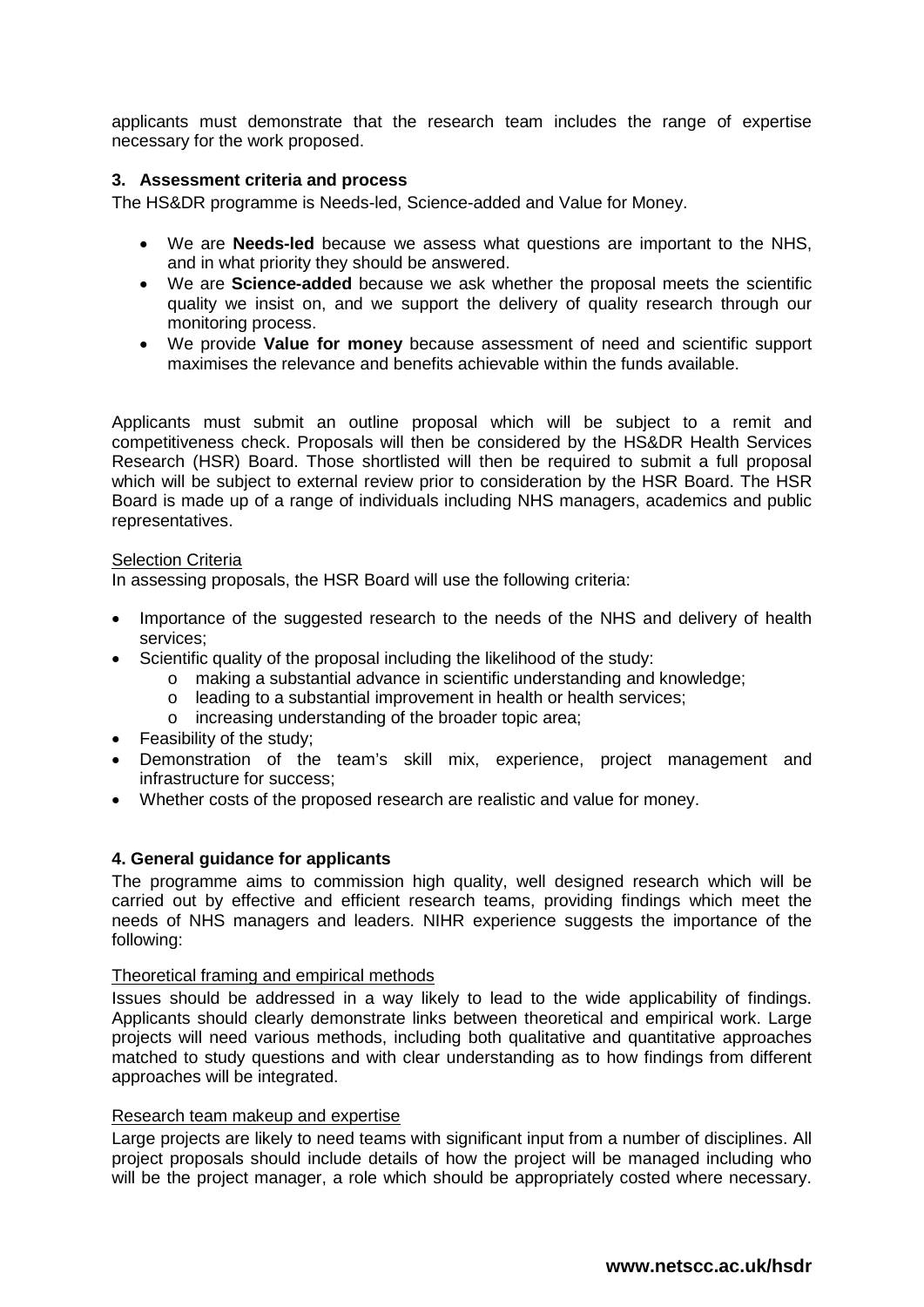This role may be played by the Chief Investigator or another designated team member. A Project Manager role description is included in the full proposal guidance notes. For projects involving a number of institutions or component parts, effective project management is essential to ensure the work is completed within the planned timeframe.

#### Stakeholder and public involvement

Applicants should demonstrate involvement of all relevant stakeholders (including, where appropriate, local communities, ethnic groups, patients and the public, carers as well as health care practitioners and managers) during the design, execution and communication of the research. Projects should explicitly outline how the proposed work could lead to enhanced public and community engagement.

### Partners

Given the aim of the HS&DR programme, successful projects are likely to involve partnership working between experienced academic teams and those involved in the delivery of services.

### Research governance

Applicants should ensure their proposal complies with the Department of Health's [Research](http://www.dh.gov.uk/en/publicationsandstatistics/publications/publicationspolicyandguidance/dh_4108962)  [Governance Framework for Health and Social Care.](http://www.dh.gov.uk/en/publicationsandstatistics/publications/publicationspolicyandguidance/dh_4108962) Successful applicants will be required to provide proof of research ethics committee approval for their project, if required.

### Costs and value for money

We will fund a range of projects in both size and duration. Value for money will be an important consideration and project costs will be carefully scrutinised and must be well justified. NIHR programmes fund Higher Education Institutions (HEIs) at a maximum of 80% of Full Economic Cost (except for equipment over £50,000). For non-HE Institutions, NHS R&D may fund 100% of costs. The HS&DR programme reserves the right to award a grant for less than the amount sought by applicants where appropriate.

## **5. Dissemination and knowledge mobilisation**

Applicants should make clear how findings will be communicated effectively to a wide variety of academic, policy and public audiences. Researchers should recognise that the HS&DR programme funds projects which show a creative and proactive approach to engaging with the NHS management and leadership community. Researchers of successful projects will be expected to deliver the following written outputs: an executive summary with clearly identified policy, managerial and practice implications; a full report detailing all the work undertaken; and supporting technical appendices.

Applicants should outline plans for conference, seminar and other forms of dissemination to go alongside written communications. Where appropriate, the proposed work should lead to peer-reviewed publications.

## **6. Further information**

Any questions in relation to this call for proposals should be sent by email to hsdrinfo@southampton.ac.uk. Applicants should be aware that while every effort will be made to respond to enquiries in a timely fashion, these should be received at least two weeks before the closing date.

Full details regarding closing dates, selection criteria and assessment processes, guidance on completing the online application form, FAQs and other relevant information are available